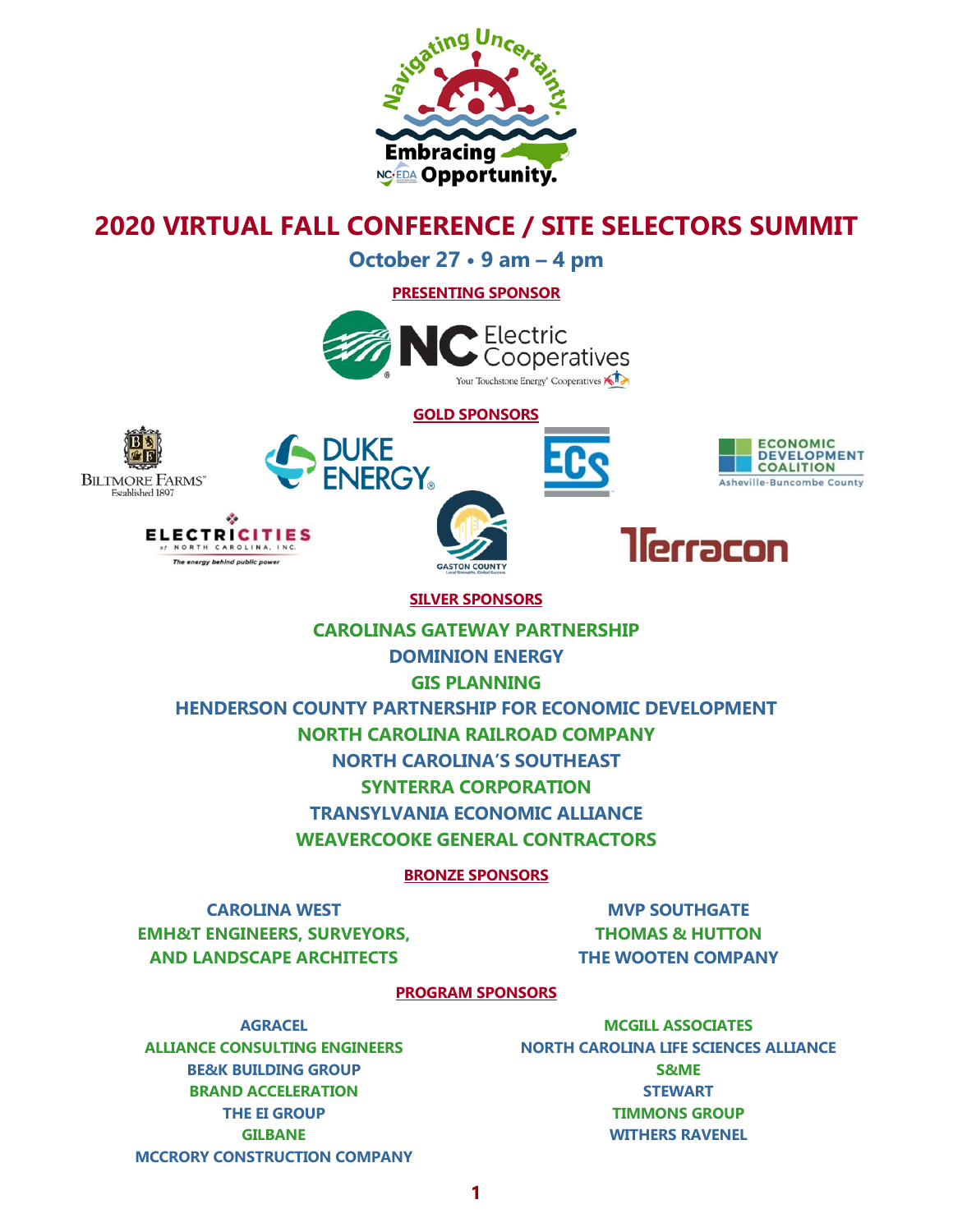## **2020 VIRTUAL FALL CONFERENCE AND SITE SELECTORS SUMMIT AGENDA**

**October 27 • 9 am – 4 pm**

| $8:30 - 8:55$ am   | <b>SMALL GROUP NETWORKING OPPORTUNITY</b>                                                                                                                                                                |
|--------------------|----------------------------------------------------------------------------------------------------------------------------------------------------------------------------------------------------------|
| 9 am - Noon        | <b>FALL CONFERENCE GENERAL SESSION</b>                                                                                                                                                                   |
| $9 - 9:05$ am      | <b>Welcoming Remarks</b><br><b>ALAN WOOD</b><br>Fall Conference Committee Co-Chair<br>President & CEO - Burke Development Inc.                                                                           |
| $9:05 - 9:20$ am   | <b>NCEDA Business Session</b><br><b>RANDALL JOHNSON</b><br><b>NCEDA President</b><br>Executive Director, Southeastern Office - North Carolina Biotechnology Center                                       |
|                    | <b>JOSH HALLINGSE</b><br>Professional Development Committee Chair<br>Executive Director - Transylvania Economic Alliance                                                                                 |
| $9:20 - 10:05$ am  | <b>NC Colleges and Universities:</b><br>Partners in Talent Development, Tech Transfer and More<br>Sponsored By: TERRACON CONSULTANTS                                                                     |
|                    | <b>CECILIA HOLDEN, moderator</b><br>President & CEO - myFutureNC                                                                                                                                         |
|                    | <b>DR. HAROLD MARTIN</b><br>Chancellor - North Carolina A&T University                                                                                                                                   |
|                    | <b>DR. SCOTT RALLS</b><br>President - Wake Technical Community College                                                                                                                                   |
|                    | <b>DR. HOPE WILLIAMS</b><br>President - North Carolina Independent Colleges and Universities                                                                                                             |
| $10:05 - 10:10$ am | <b>Company Spotlight</b><br>Sponsored By: ELECTRICITIES OF NORTH CAROLINA<br><b>BRANDON BELLAMY</b><br>CEO - The Velocity Companies                                                                      |
| $10:10 - 10:20$ am | <b>Break</b>                                                                                                                                                                                             |
| $10:20 - 11:05$ am | <b>Re-Shoring Opportunities</b><br>Sponsored By: DUKE ENERGY<br><b>DR. FEMI ELEGBEDE</b><br>SelectUSA Investment Research Team Economist<br>US Department of Commerce International Trade Administration |
|                    | <b>TED ABERNATHY</b><br>Managing Partner - Economic Leadership                                                                                                                                           |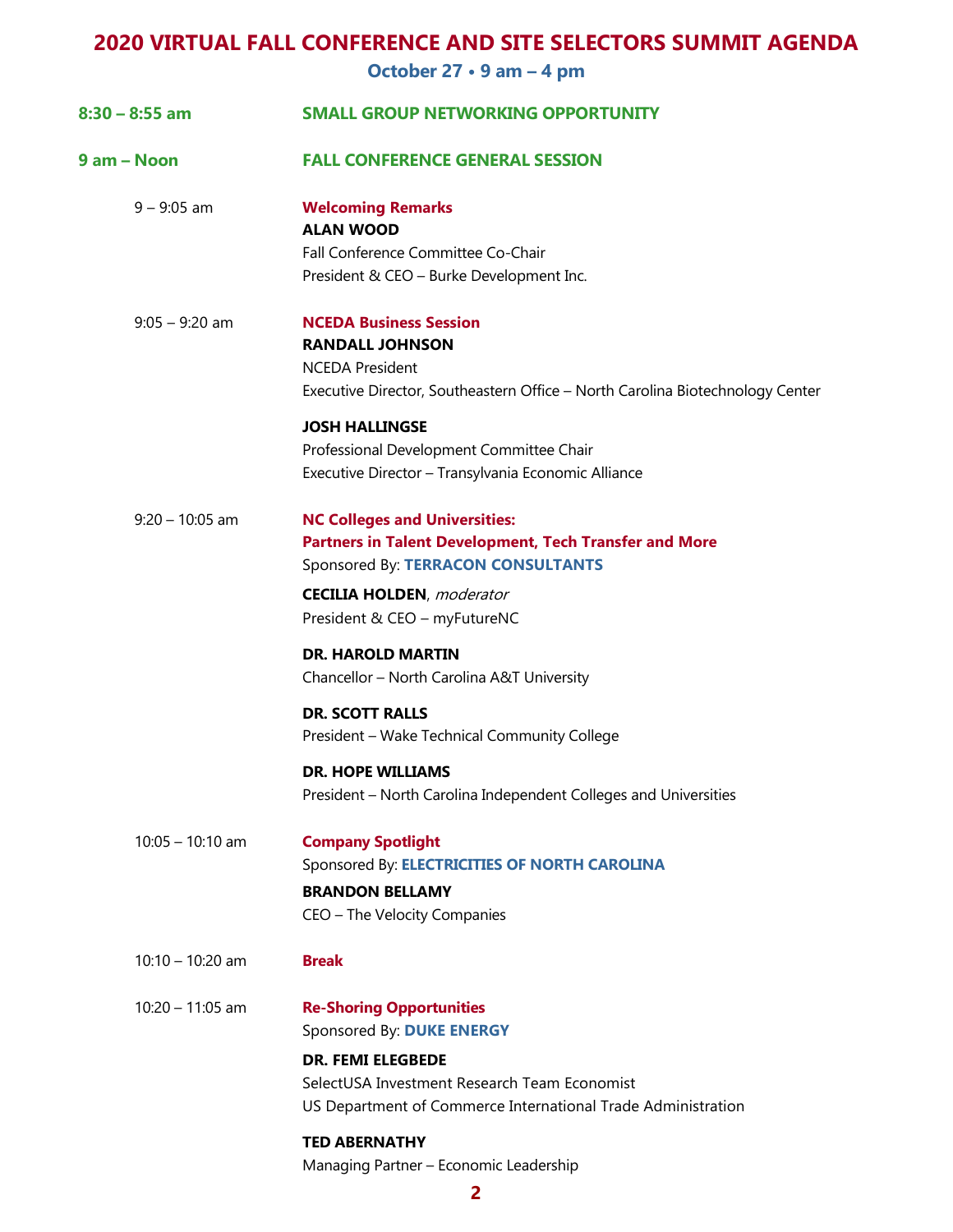## **2020 VIRTUAL FALL CONFERENCE AND SITE SELECTORS SUMMIT AGENDA**

**October 27 • 9 am – 4 pm**

| $11:05 - 11:10$ am  | <b>Company Spotlight</b>                                           |
|---------------------|--------------------------------------------------------------------|
|                     | Sponsored By: ELECTRICITIES OF NORTH CAROLINA                      |
|                     | <b>NICK GALANTE</b>                                                |
|                     | Chief Executive Officer - Select Products Holdings LLC             |
| $11:10 - 11:55$ am  | <b>Future of the Workplace</b>                                     |
|                     | Sponsored By: GASTON COUNTY DEVELOPMENT CORPORATION                |
|                     | <b>COMPIE NEWMAN</b>                                               |
|                     | Managing Director - CBRE                                           |
|                     | <b>BRIAN LANDES</b>                                                |
|                     | Director of Research - JLL                                         |
| $11:55$ am $-$ Noon | <b>Morning Wrap-Up</b>                                             |
|                     | <b>MARK POPE</b>                                                   |
|                     | Fall Conference Committee Co-Chair                                 |
|                     | Director of Economic Development - North Carolina Global TransPark |

#### **Noon – 1 pm LUNCH BREAK**

#### **1 – 4 pm SITE SELECTORS SUMMIT**

#### **CONFIRMED CONSULTANTS:**

- **Robert Boehringer** KPMG Philadelphia
- **Brian Corde** Atlas Insight
- **Morgan Crapps** Parker Poe Consulting
- **Dave Efird** Womble Bond Dickinson
- **Minah Hall** Compass Key Site Solutions
- **John Hunter** Womble Bond Dickinson
- **Chris Kouri** Nexsen Pruet
- **Scott Kupperman** Kupperman Location Solutions
- **Chris Lloyd** McGuireWoods Consulting
- **Sara Maffey** Here Anywhere
- **Seth Martindale** CBRE Los Angeles
- **Kim Moore** Newmark Knight Frank Dallas
- **Ernie Pearson** Nexsen Pruet
- **Ann Petersen** Atlas Insight
- **Matt Samler** JLL Dallas
- **Meegan Spicer** Duff & Phelps Cleveland
- **Gray Swoope** VisionFirst Advisors
- **Matt Szuhaj** Deloitte Consulting San Francisco
- **Mark Williams** Strategic Development Group

## 1 – 1:10 pm **Welcoming Remarks**

### **DONNY HICKS**

Fall Conference Committee Co-Chair Executive Director – Gaston County Economic Development Commission

#### **NELLE HOTCHKISS**

Senior Vice President & COO – North Carolina Electric Cooperatives